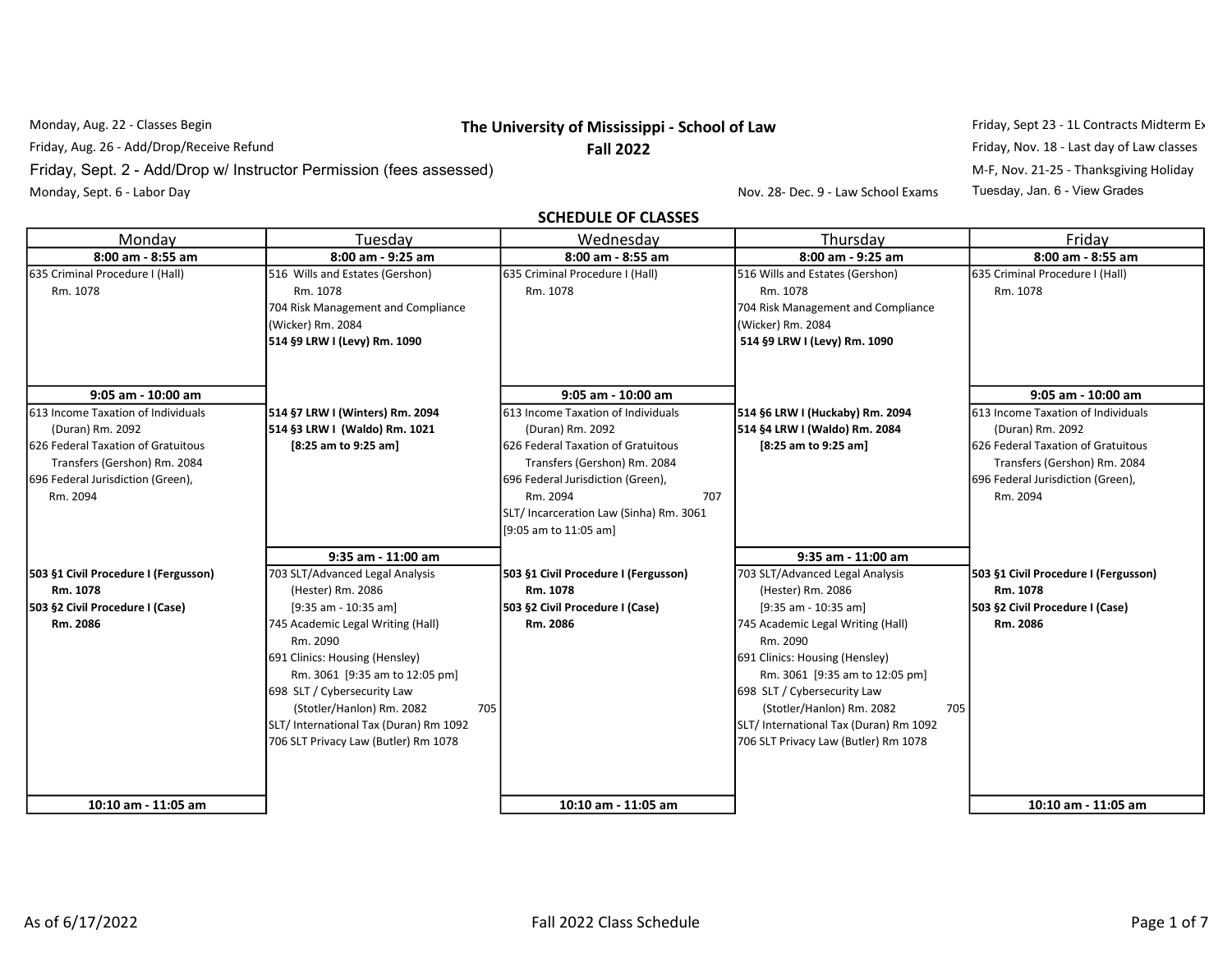| 600 Evidence (Rychlak) Rm. 1078<br>646 Children in the Legal System<br>(Davis, S.) Rm. 1090 | 514 §2 LRW I (Derrick) Rm. 2094<br>514 §3 LRW I (Shaw) Rm. 2084<br>514 §5 LRW I (Williams) Rm. 2092<br>514 §1 LRW I (Krueger) Rm. 1090<br>514 §9 LRW I (Burke) Rm. 1090<br>[9:35 to 10:35 am] | 600 Evidence (Rychlak) Rm. 1078<br>646 Children in the Legal System<br>(Davis, S.) Rm. 1090 | 514 §2 LRW I (Derrick) Rm. 2094<br>514 §3 LRW I (Shaw) Rm. 2084<br>514 §5 LRW I (Williams) Rm. 2092<br>514 §1 LRW I (Krueger) Rm. 1090 | 600 Evidence (Rychlak) Rm. 1078<br>646 Children in the Legal System<br>(Davis, S.) Rm. 1090 |  |
|---------------------------------------------------------------------------------------------|-----------------------------------------------------------------------------------------------------------------------------------------------------------------------------------------------|---------------------------------------------------------------------------------------------|----------------------------------------------------------------------------------------------------------------------------------------|---------------------------------------------------------------------------------------------|--|
|---------------------------------------------------------------------------------------------|-----------------------------------------------------------------------------------------------------------------------------------------------------------------------------------------------|---------------------------------------------------------------------------------------------|----------------------------------------------------------------------------------------------------------------------------------------|---------------------------------------------------------------------------------------------|--|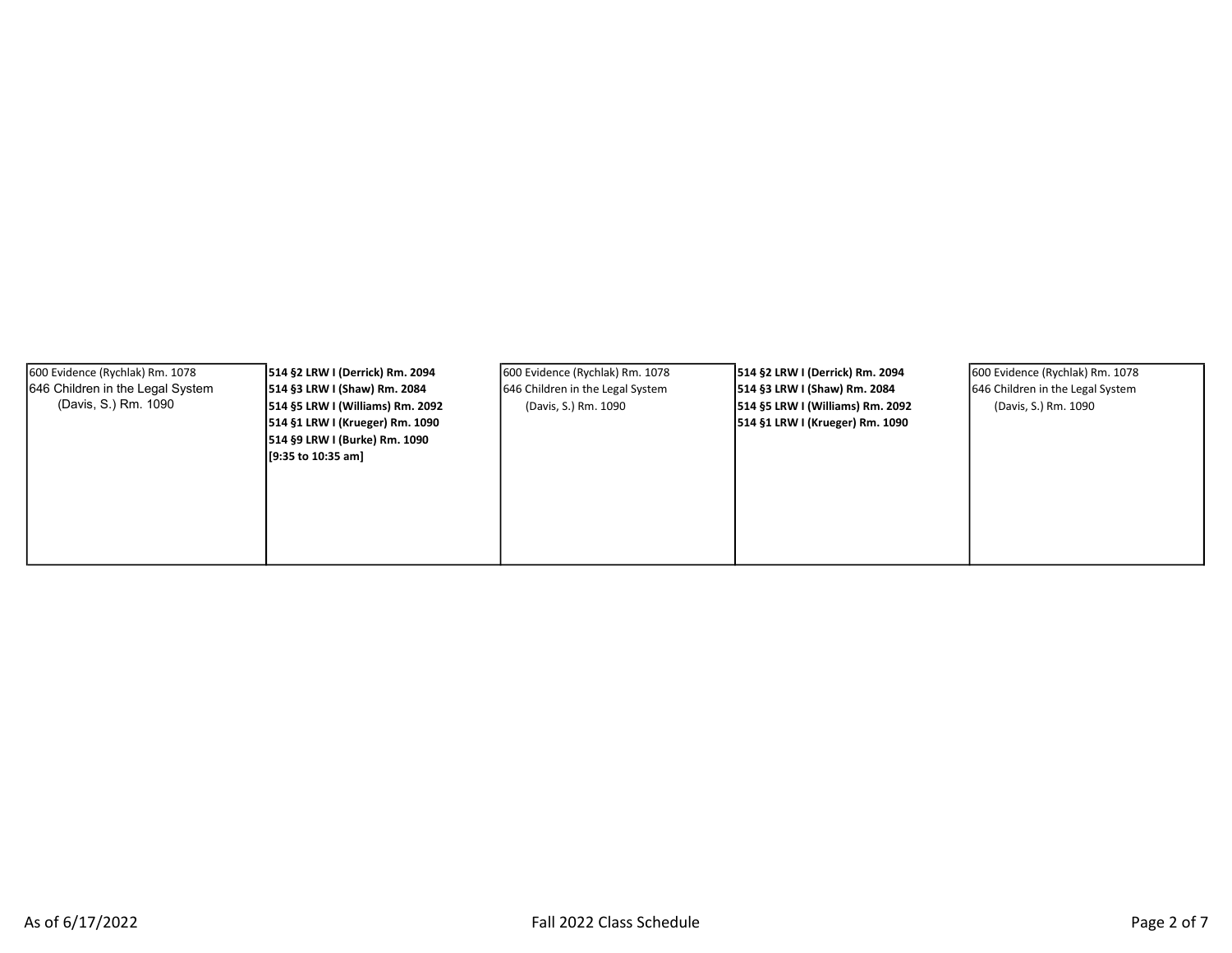| Monday                                                                             | Tuesday                                   | Wednesday                                    | Thursday                                  | Friday                                  |
|------------------------------------------------------------------------------------|-------------------------------------------|----------------------------------------------|-------------------------------------------|-----------------------------------------|
| 11:15 am - 12:10 pm                                                                | 11:10 am - 12:35 pm                       | 11:15 am - 12:10 pm                          | 11:10 am - 12:35 pm                       | 11:15 am - 12:10 pm                     |
| 603 Legal Profession (Cooper)                                                      | 579 Mississippi Civil Practice (Pierce)   | 603 Legal Profession (Cooper)                | 579 Mississippi Civil Practice (Pierce)   | 603 Legal Profession (Cooper)           |
| Rm. 2094                                                                           | Rm. 2094                                  | Rm. 2094                                     | Rm. 2094                                  | Rm. 2094                                |
| 753 Int'l Aviation Financing and Leasing Law                                       | 721 Capital Punishment and the            | 753 Int'l Aviation Financing and Leasing Law | 721 Capital Punishment and the            |                                         |
| (Honnebier) Rm. 2082                                                               | Judicial Process (Berry)                  | (Honnebier) Rm. 2082                         | Judicial Process (Berry)                  |                                         |
| $[11:10$ am to 12:35 pm]                                                           | Rm. 1021                                  | $[11:10$ am to 12:35 pm]                     | Rm. 1021                                  |                                         |
|                                                                                    | 750 Public International Air Law          |                                              | 750 Public International Air Law          |                                         |
| 502 §1 Torts (Pittman) Rm. 1078 [11:10 am                                          | (Petras) Rm. 2082                         | 501 §1 Contracts (Case) Rm. 2086             | (Petras) Rm. 2082                         | 502 §1 Torts (Pittman) Rm. 1078 [11:10  |
| $-12:25$ pm]                                                                       | $[12:00$ pm - 1:25 pm]                    | 501 §2 Contracts (Roy) Rm. 2092              | $[12:00 \text{ pm} - 1:25 \text{ pm}]$    | am - 12:25 pm]                          |
| 502 §2 Torts (Percy F.) Rm. 2086 [11:10 am 662 Political and Civil Rights (Butler) |                                           | 501 §3 Contracts (Hall) Rm. 2084             | 662 Political and Civil Rights (Butler)   | 502 §2 Torts (Percy F.) Rm. 2086 [11:10 |
| $-12:25$ pm]                                                                       | Rm. 1092                                  | 501 §4 Contracts (Barbee) Rm. 1090           | Rm. 1092                                  | am - 12:25 pm]                          |
|                                                                                    |                                           | 501 §5 Contracts (Eliason) Rm. 1078          |                                           |                                         |
|                                                                                    |                                           | $[11:10$ am to 12:25 pm]                     |                                           |                                         |
|                                                                                    | 501 §1 Contracts (Case) Rm. 2086          |                                              | 501 §1 Contracts (Case) Rm. 2086          |                                         |
|                                                                                    | 501 §2 Contracts (Roy) Rm. 2092           |                                              | 501 §2 Contracts (Roy) Rm. 2092           |                                         |
|                                                                                    | 501 §3 Contracts (Hall) Rm. 2084          |                                              | 501 §3 Contracts (Hall) Rm. 2084          |                                         |
|                                                                                    | 501 §4 Contracts (Barbee) Rm. 1090        |                                              | 501 §4 Contracts (Barbee) Rm. 1090        |                                         |
|                                                                                    | 501 §5 Contracts (Eliason) Rm. 1078       |                                              | 501 §5 Contracts (Eliason) Rm. 1078       |                                         |
|                                                                                    | $[11:10$ am to 12:25 pm]                  |                                              | $[11:10$ am to 12:25 pm]                  |                                         |
|                                                                                    |                                           |                                              |                                           |                                         |
|                                                                                    |                                           |                                              |                                           |                                         |
|                                                                                    |                                           |                                              |                                           |                                         |
|                                                                                    |                                           |                                              |                                           |                                         |
|                                                                                    |                                           |                                              |                                           |                                         |
|                                                                                    |                                           |                                              |                                           |                                         |
|                                                                                    |                                           |                                              |                                           |                                         |
|                                                                                    |                                           |                                              |                                           |                                         |
|                                                                                    |                                           |                                              |                                           |                                         |
| 12: 30 pm - 1:45 pm                                                                |                                           | 12: 30 pm - 1:45 pm                          |                                           | $12:30$ pm $\rightarrow$                |
| <b>Meetings</b>                                                                    |                                           | <b>Meetings</b>                              |                                           | <b>Meetings</b>                         |
|                                                                                    |                                           |                                              |                                           |                                         |
|                                                                                    | 12:45 pm - 2:10 pm                        |                                              | 12:45 pm - 2:10 pm                        |                                         |
|                                                                                    | 575 International Trade (Eliason)         |                                              | 575 International Trade (Eliason)         |                                         |
|                                                                                    | Rm. 1090                                  |                                              | Rm. 1090                                  |                                         |
|                                                                                    | 601 Corporations/Business Associations    |                                              | 601 Corporations/Business Associations    |                                         |
|                                                                                    | (Bullard) Rm. 1078                        |                                              | (Bullard) Rm. 1078                        |                                         |
|                                                                                    | 647 Sports Law I (Intercollegiate Sports) |                                              | 647 Sports Law I (Intercollegiate Sports) |                                         |
|                                                                                    | (Berry) Rm. 2086                          |                                              | (Berry) Rm. 2086                          |                                         |
|                                                                                    |                                           |                                              |                                           |                                         |
|                                                                                    |                                           |                                              |                                           |                                         |
|                                                                                    |                                           |                                              |                                           |                                         |
| 1:55 pm - 3:20 pm                                                                  |                                           | 1:55 pm - 3:20 pm                            |                                           |                                         |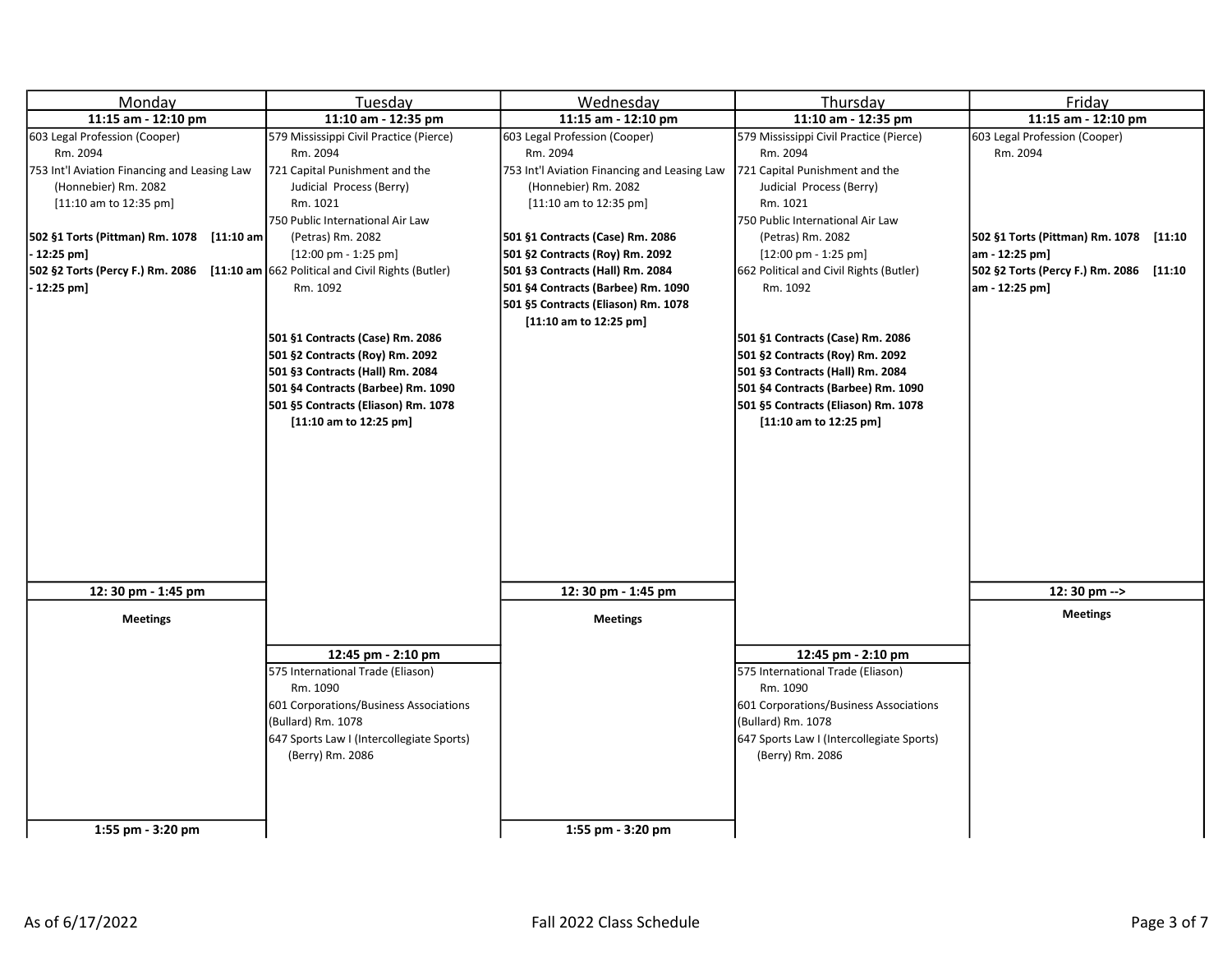|--|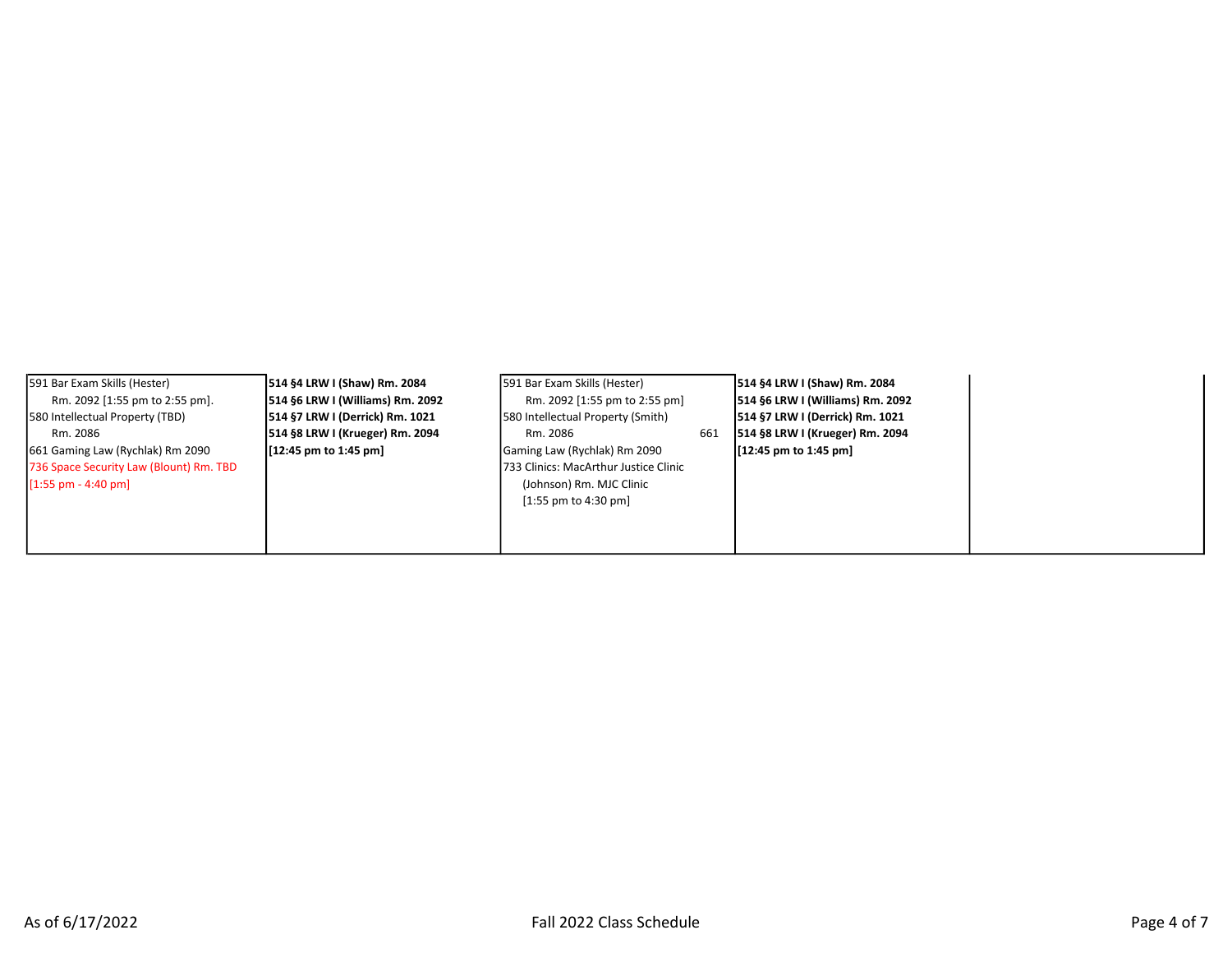| Monday                                                                                                                                                                                                                                                                                                                                                                                                                                                               | Tuesday                                                                                                                                                                                                                                                                                                                                                                                                                               | Wednesday                                                                                                                                                                                                                                                                                                                                                        | Thursday                                                                                                                                                                                                                                                                                                                                                                                                                            | Friday                                                                                                                                                                                                                                                                                                                                                |
|----------------------------------------------------------------------------------------------------------------------------------------------------------------------------------------------------------------------------------------------------------------------------------------------------------------------------------------------------------------------------------------------------------------------------------------------------------------------|---------------------------------------------------------------------------------------------------------------------------------------------------------------------------------------------------------------------------------------------------------------------------------------------------------------------------------------------------------------------------------------------------------------------------------------|------------------------------------------------------------------------------------------------------------------------------------------------------------------------------------------------------------------------------------------------------------------------------------------------------------------------------------------------------------------|-------------------------------------------------------------------------------------------------------------------------------------------------------------------------------------------------------------------------------------------------------------------------------------------------------------------------------------------------------------------------------------------------------------------------------------|-------------------------------------------------------------------------------------------------------------------------------------------------------------------------------------------------------------------------------------------------------------------------------------------------------------------------------------------------------|
| 514 §9 LRW I (TBD) Rm. 1090<br>$[1:55$ pm to 2:55 pm]<br>514 §1 LRW I (TBD) Rm. 1021<br>[2:20 pm to 3:20 pm]                                                                                                                                                                                                                                                                                                                                                         | 2:20 pm- 3:45 pm<br>508 Constitutional Law II (Roy)<br>Rm. 1078<br>725 Clinics: Transactional<br>(Cope/Abel) Rm. 2082<br>$[2:20 \text{ pm}$ to 3:45 pm]<br>701 §1 SLT/Professional Business Law<br>Writing<br>(Bullard) [8/23 to 9/15] Rm. 2092<br>573 Accounting for Lawyers (Bullard)<br>[9/20 to 10/18] Rm. 2092<br>SLT 708/Mergers & Acquisitions<br>(Bullard)<br>[10/20 to 11/17] Rm. 2092<br>614 Labor Law (Henderson) Rm. 2094 | 502 §1 Torts (Pittman) Rm. 1078<br>$[1:55 \text{ pm} \text{ to } 3:10 \text{ pm}]$<br>502 §2 Torts (Percy F.) Rm. 2086<br>$[1:55$ pm to $3:10$ pm]                                                                                                                                                                                                               | 2:20 pm- 3:45 pm<br>508 Constitutional Law II (Roy)<br>Rm. 1078<br>725 Clinics: Transactional<br>(Cope/Abel) Rm. 2082<br>$[2:20 \text{ pm}$ to 3:45 pm]<br>701 §1 SLT/Professional Business Law<br>Writing<br>(Bullard) [8/23 to 9/15] Rm. 2092<br>573 Accounting for Lawyers (Bullard)<br>[9/20 to 10/18] Rm. 2092<br>SLT 708/Mergers & Acquisitions<br>(Bullard)<br>[10/20 to 11/17] Rm. 2092<br>614 Labor Law (O'Keefe) Rm. 2094 | Law 773 ALT/ Patent Persecution<br>(Lyons) Rm. 2086 [TH 10/13 and 10/20<br>$5:30 \text{ pm} - 8:40 \text{ pm}$<br>F 10/14 and 10/21: 1:55 pm - 5:05 pm]<br>[771 /ALT Contemporary Problems in Law]<br>and Politics (Eliason/Dickerson) Rm.<br>2092<br>[T/TH 5:30 pm to 8:30 pm;<br>F 2:30 pm to 5:30 pm;<br>S 10:00 am to 1:00 pm<br>on 11/2 to 11/6] |
| 3:30 pm - 5:00 pm<br>559 Insurance (Percy, F.) Rm. 2092<br>$[3:30 \text{ pm} - 4:55 \text{ pm}]$<br>690 Clinics: Child Advocacy (Calder)<br>Rm. 3061 [3:30 pm to 5:00 pm]<br>651 Alternative Dispute Resolution<br>(Pittman) Rm. 2090<br>$[3:30 \text{ pm}$ to 6:25 pm]<br>712 Advanced Legal Writing<br>(Connell)<br>Rm. 1092 [4:00 pm to 6:55 pm]<br>657 Copyright Law (Wilkins) Rm. 2084<br>569 Constitutional Law Seminar (Green) Rm<br>2090 [3:30 pm - 6:15 pm] | 514 §2 LRW I (Winters) Rm. 1115<br>$[2:20 \text{ pm}$ to 3:20 pm]<br>3:55 pm - 5:15 pm                                                                                                                                                                                                                                                                                                                                                | 3:30 pm - 5:00 pm<br>559 Insurance (Percy, F.) Rm. 2092<br>$[3:30 \text{ pm} - 4:55 \text{ pm}]$<br>690 Clinics: Child Advocacy (Calder)<br>Rm. 3061 [3:30 pm to 5:00 pm]<br>654 Clinics: Externships (Sinha)<br>Rm. 2082 [3:30 pm to 4:30 pm]<br>654<br>Clinics: Externships (Stotler)<br>Rm. 2082 [3:30 pm to 4:30 pm]<br>657 Copyright Law (Wilkins) Rm. 2084 | 514 §5 LRW I (Huckaby) Rm. 1092<br>[2:20 pm to 3:20 pm]<br>3:55 pm - 5:15 pm                                                                                                                                                                                                                                                                                                                                                        |                                                                                                                                                                                                                                                                                                                                                       |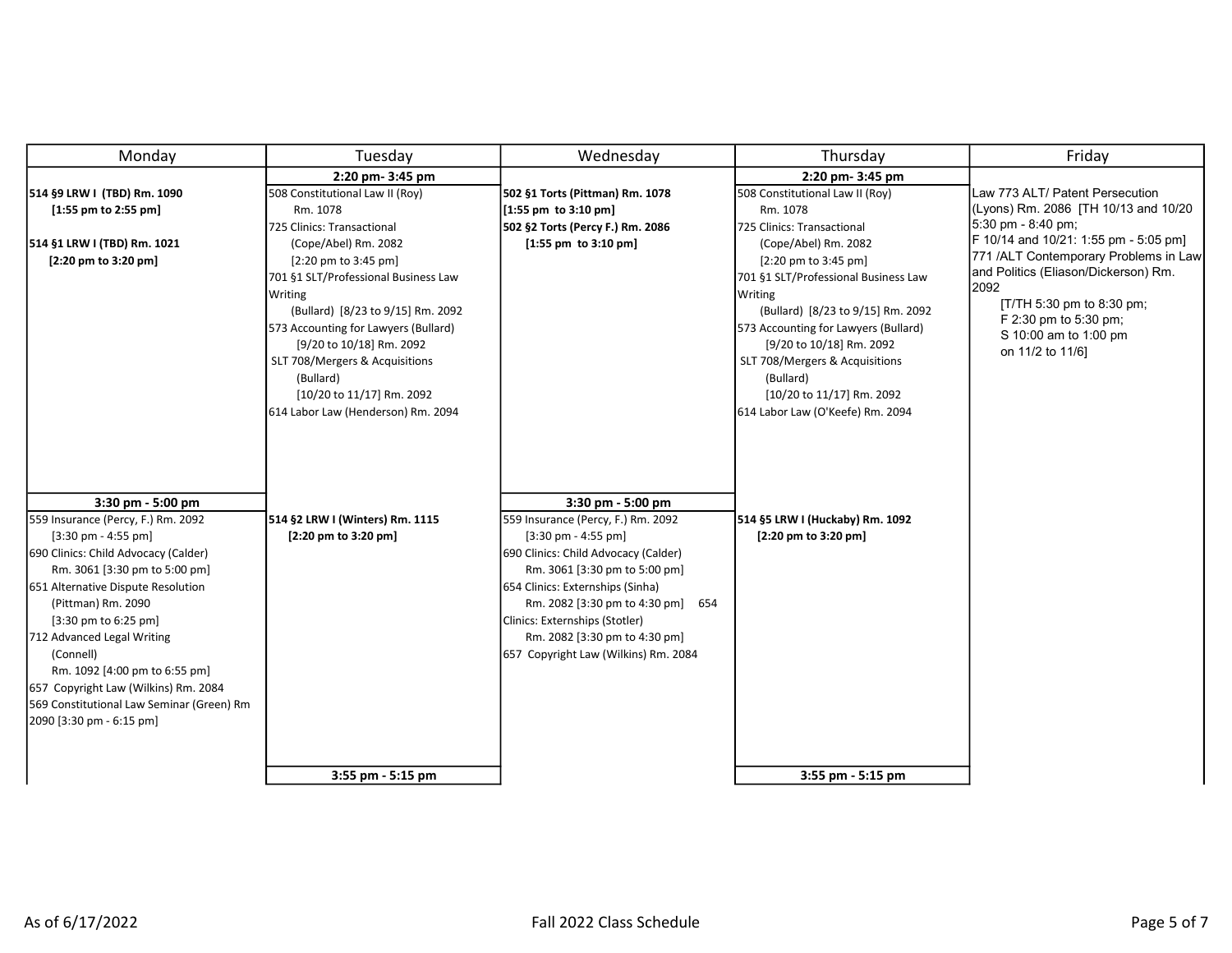| 514 §8 LRW I (Sigh) Rm. 1021 | 571 Secured Transactions (TBD) Rm. 2094     | 571 Secured Transactions (TBD) Rm. 2094 |  |
|------------------------------|---------------------------------------------|-----------------------------------------|--|
| [3:30 pm to 4:30 pm]         | 581 Environmental Law (Janasie) Rm 2092     | 581 Environmental Law (Janasie) Rm 2092 |  |
|                              | 680 International Space Law                 | 680 International Space Law             |  |
|                              | (Stotler) Rm. 2082                          | (Stotler) Rm. 2082                      |  |
|                              | 692 Clinics: Innocence Project (Carrington) |                                         |  |
|                              | Rm. 3061 [3:55 pm - 5:30 pm]                |                                         |  |
|                              |                                             |                                         |  |
|                              |                                             |                                         |  |
|                              |                                             |                                         |  |
|                              |                                             |                                         |  |
|                              |                                             |                                         |  |
|                              |                                             |                                         |  |
|                              |                                             |                                         |  |
|                              |                                             |                                         |  |
|                              |                                             |                                         |  |
|                              |                                             |                                         |  |